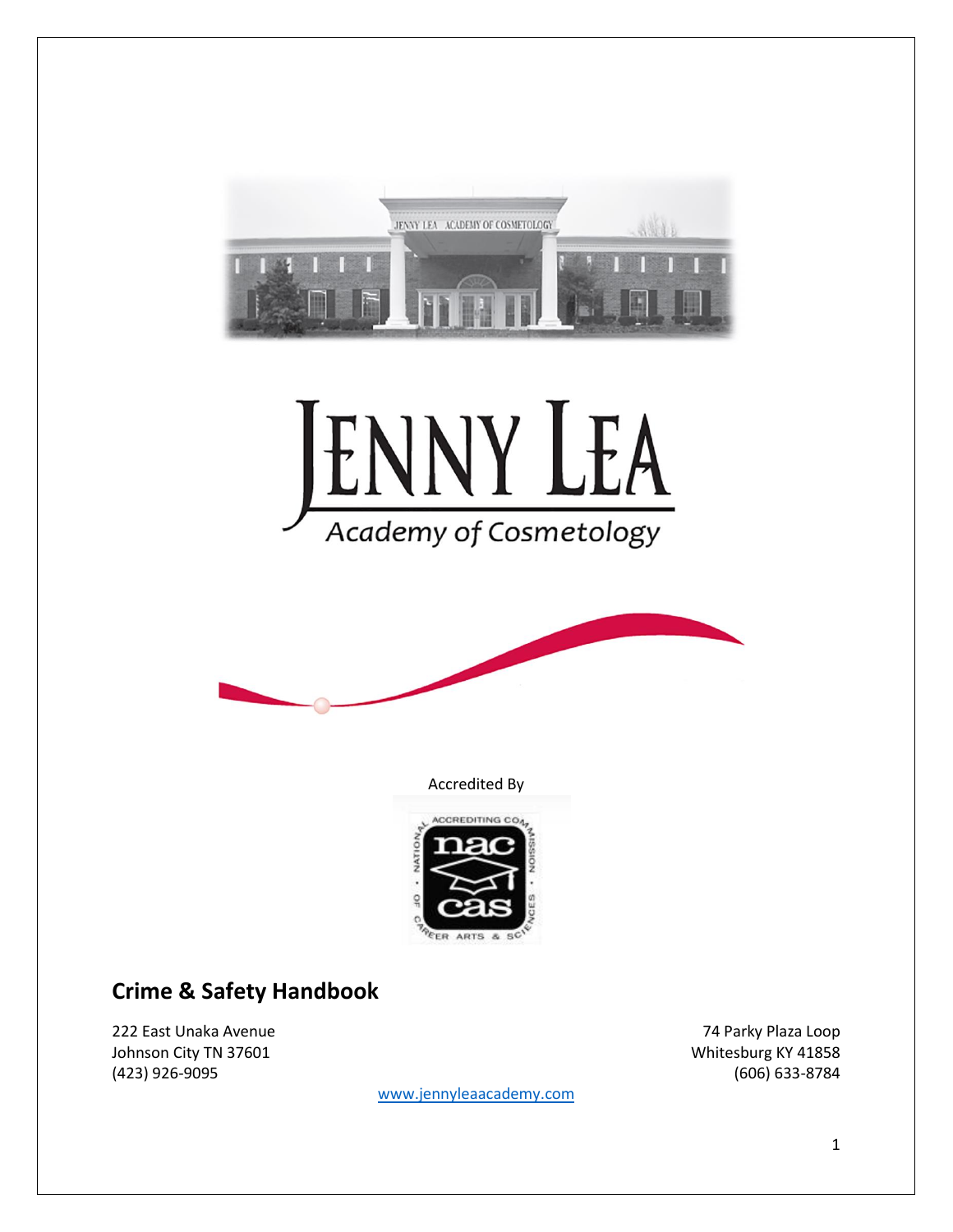# **SAFETY AND CRIME HANDBOOK**

#### **INTRODUCTION:**

Our intent is to inform all students and employees of Jenny Lea Academy of its safety, security procedures and policies. Our local police department as well as the staff has compiled the statistics used in this report. Our information explains our policy regarding crime, accident prevention, public safety, criminal and accident reporting procedures, and fire safety. Please feel free to ask and questions. The safety of our students and employees is important to us. Please be advised that this is an annual disclosure that has been compiled each year.

During orientation for new students or employees, and then again in January of each year. Each student and employee is informed of our security report, procedure and safety practices. We explain the importance of student and employee knowledge of how to protect themselves against crime.

#### **ACCIDENT & CRIME PREVENT**

**JLA**. does not assume liability for stolen property. Each student or employee should always keep their personal property locked in their lockers. We encourage you not to bring large amounts of money or valuable jewelry, this will reduce the opportunity of theft.

JLA Inc. reserve the right to prosecute anyone, case by case basis, to the full extent of state of Tennessee As well as the United States federal law for violation. The following criminal violation may include but is not limited to:

- Burglary
- Dating Violence
- Domestic Violence
- Forcible and Non-forcible sex offences
- Hate crime including larceny-theft, simple assault, intimidation, or vandalism
- Larceny
- Murder
- Rape
- Robbery/theft
- Simple or aggravated assault
- Stalking
- Unlawful consumption or possession of alcohol or other controlled or illegal substance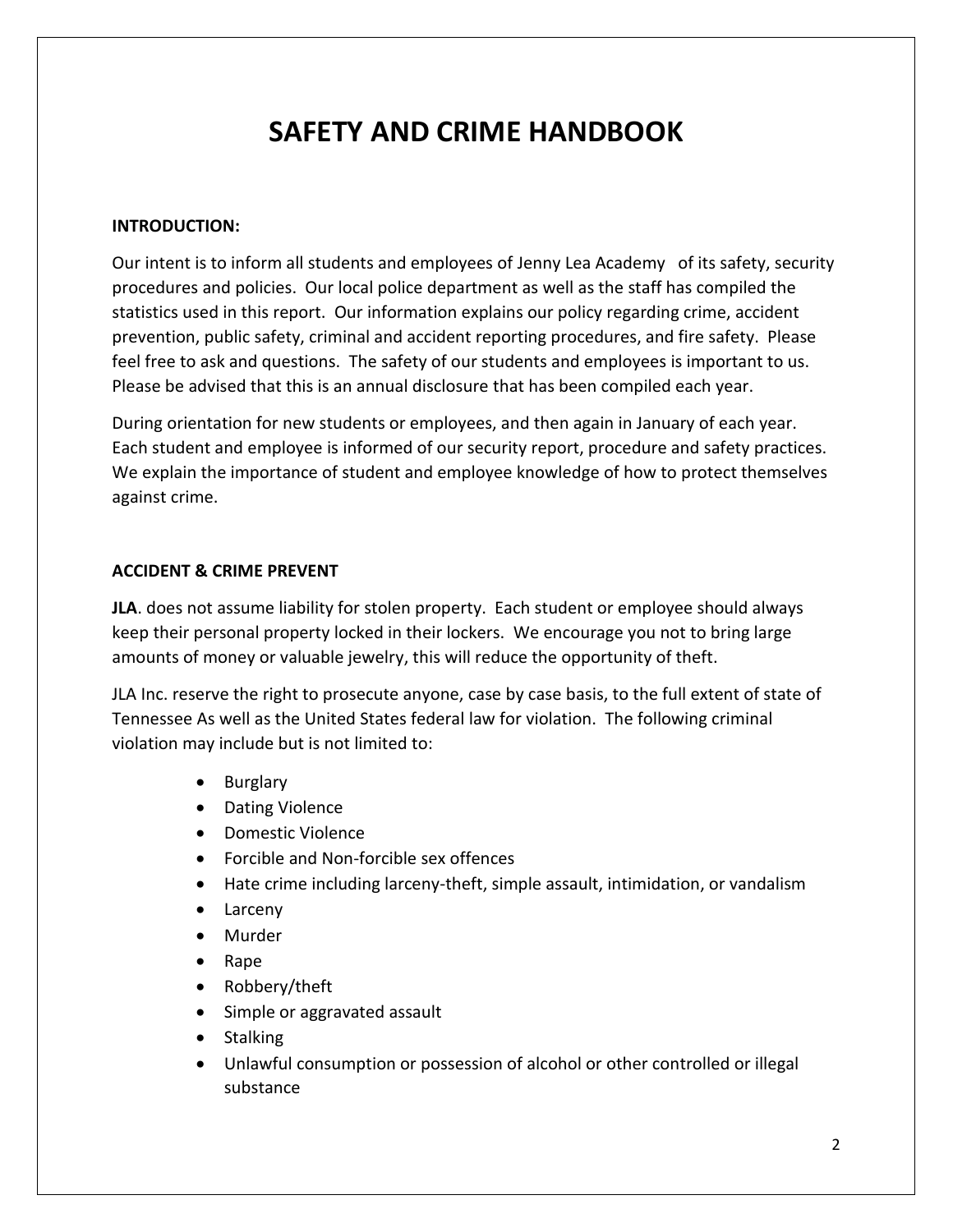#### **PREVENTATIVE MEASURES INCLUDE:**

- 1. During school hours at JLA, Inc. students or employees shall NOT be permitted to have any illegal or dangerous weapons in their possession on school property. Any violation will result in confiscation of the weapon, possible prosecution as well as possible termination from enrollment or employment.
- 2. Students and/or employees shall not be permitted to have any illegal or otherwise dangerous weapons in their possession or on school property. This will result in confiscation of said weapon, possible prosecution and probable termination from enrollment or employment.
- 3. Students and/or employees must keep their property securely locked in their lockers to prevent theft.
- 4. Students and/or employees must park in their designated areas and should keep cars securely locked.
- 5. Employees and/or students must never remain alone in the facility after closing without approval from the administration. If approval is given, the outside doors must remain LOCKED at ALL times. Student/employee must not allow any unauthorized person entrance.
- 6. All employees should make certain all offices remain locked at all times. When leaving the office, employees should always check to ensure the door is locked.
- 7. Employees should never lock the facility alone. Two people must always be present during locking procedures. The individuals should check to ensure that both parties have entered their vehicles safely upon leaving the school property.
- 8. Students and/or employees must report hazardous conditions; i.e., faulty or broken equipment, exposed electrical wires, chemical spills or water leaks to the School Director immediately.
- 9. The School Director shall handle such hazards with caution and expedience. Proper procedures may require the School Director to notify the proper agencies; i.e. the power company, poison control center, the fire department, etc
- 10. Students and/or employees should not attempt to repair damaged electrical equipment or exposed wires. Such problems should be reported to the School Director immediately.
- 11. Damaged or dangerous structural conditions should reported immediately to the School Director.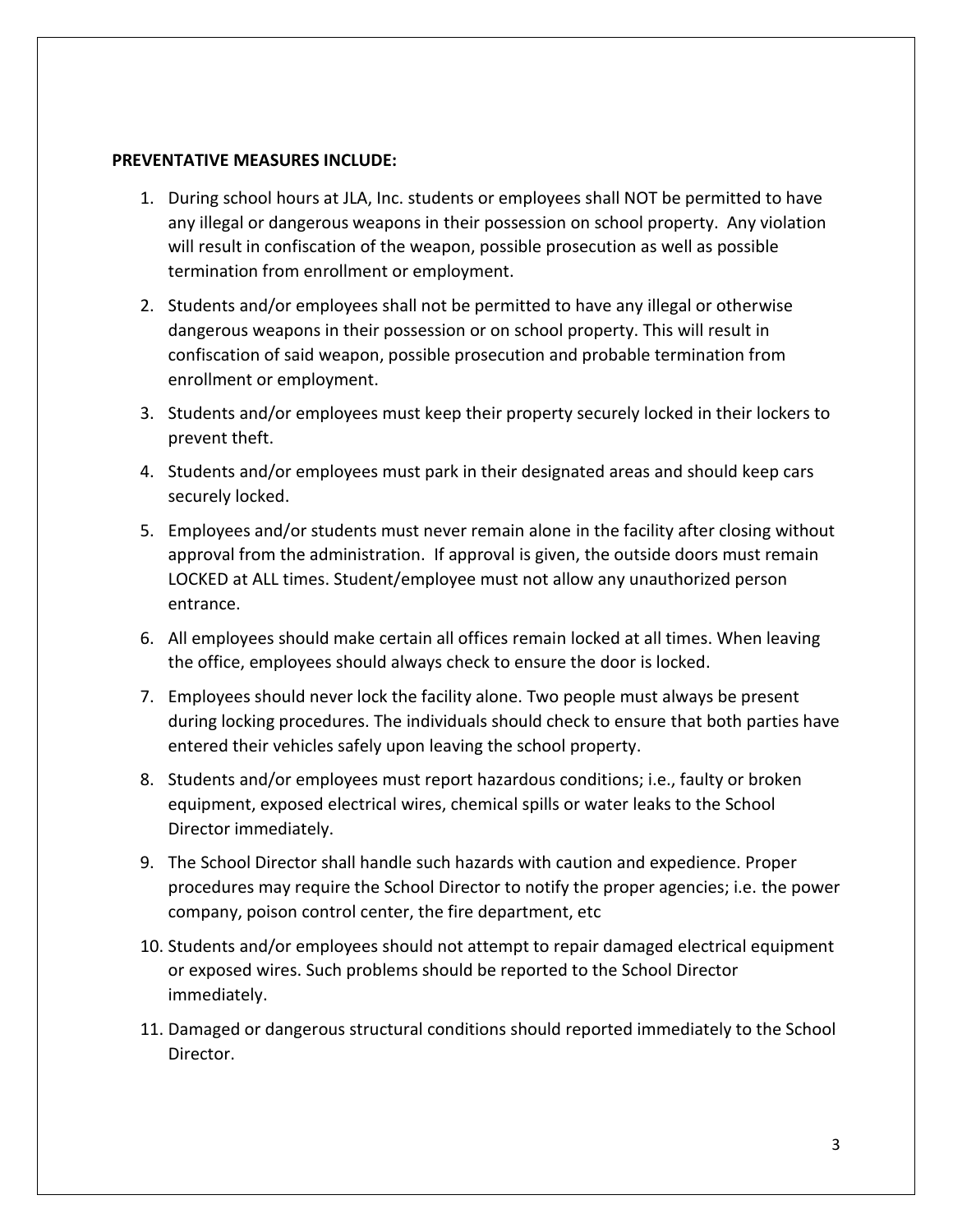- 12. Students and/or employees should handle all equipment according to manufacturer's directions. The school will not be responsible for accidents caused by the inappropriate handling or misuse of equipment.
- 13. Students and/or employees will not be permitted to use unauthorized equipment. The school will not be responsible for accidents involving unapproved equipment.
- 14. Students and/or employees with serious or unusual health conditions are encouraged to report such conditions upon admission or employment. Arrangements must be made with his or her physician for appropriate preventative measures. All such information will remain confidential among school management.
- 15. Employees are required to attend a workshop on first-aid care. The workshop will be organized by the administration by the administration and will involve accepted professional organizations. The school does not have individual security. All crimes are reported to the local police department for further investigation and action. We encourage all students and employees to report all crimes in a timely manner to the School Director, who will promptly contact the local authorities. Victims and witnesses are encouraged to report any crimes, but it is solely on a voluntary basis.

#### **PROCEDURES FOR DEALING WITH CRIME**

- 1. In the event of a burglary or robbery:
	- a. Remain calm ad agreeable with the culprit(s).
	- b. Do NOT attempt any heroic measures .
	- c. Report to the local police all burglary or robberies.
	- d. How to report a burglary or robbery:
		- 1. Give name of Jenny Lea Acadmey, Inc.
		- 2. Give your name
		- 3. Give date and time of incident.
		- 4. Tell if any injuries if known.
		- 5. Tell the number of suspect involved.
		- 6. Give any descriptive information.
		- 7. Be clear about the facts of the problem as you see them.
		- 8. Ask individuals to describe their perception of the problem

 For information on Federal Trafficking Penalties. Please follow the following link: <http://www.justice.gov/dea/agency/penalties.htm>

- 2. In the event of larceny:
	- a. Always remain calm and agreeable with those involved.
	- b. Never attempt to determine if any person is innocent or guilty.
	- c. Report to local police for investigation: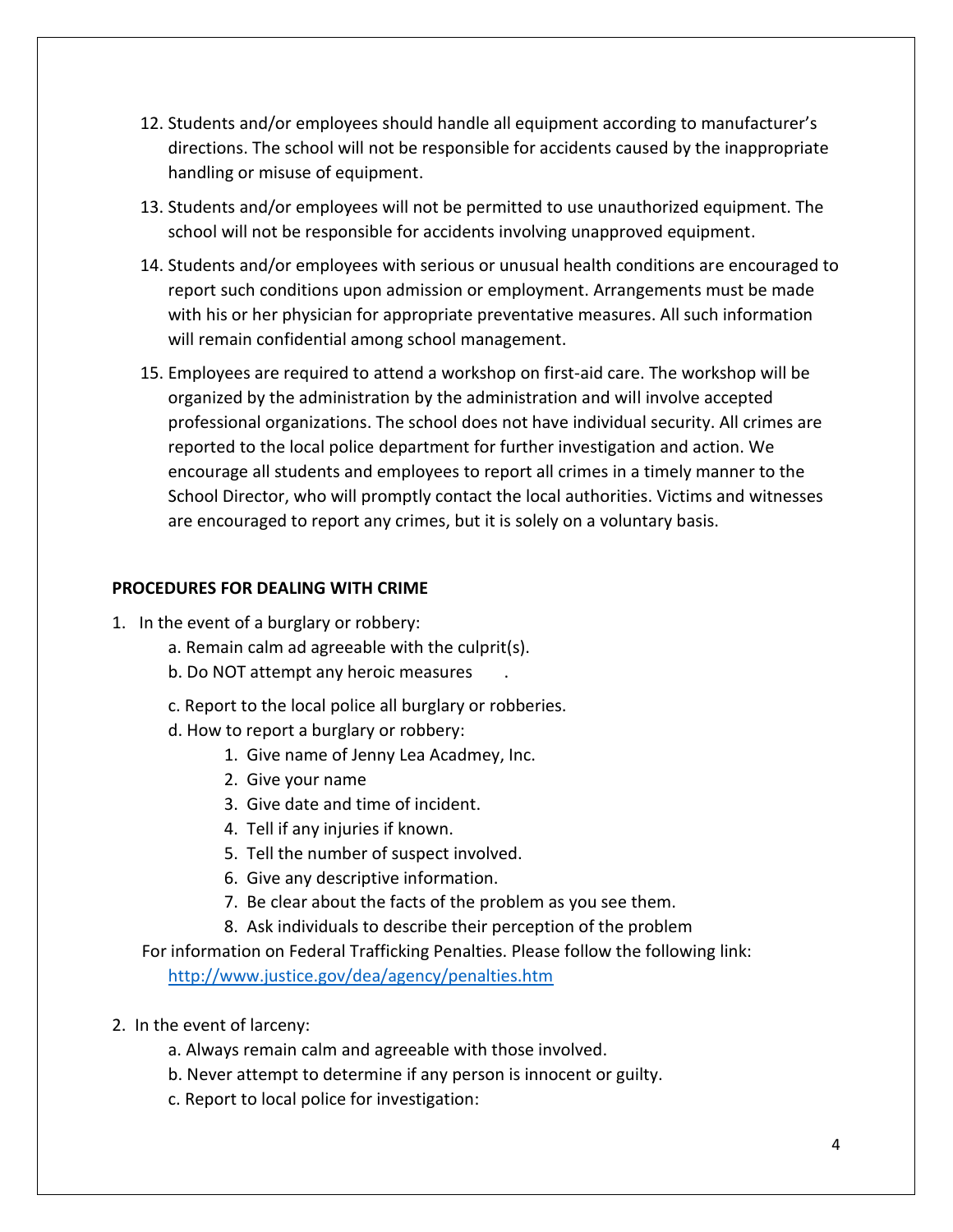- 1. Give name of Jenny Lea Academy
- 2. Give address: 222 East Unaka Ave Johnson City , Tn
- 3. Give date and time of incident
- 4. Tell if any injuries if known
- 5. Give name(s) of those involved or any witnesses
- 6. Give descriptive information
- 3. If an accident occurs:
	- a. Report to School Director or teacher on duty
	- b. School Director or Manager on duty will do the following:
		- 1. Determine if help is needed, if so person in charge will call 911
		- 2. Complete accident report and include the cause, name or names, time, Circumstances and explanation of any witnesses.
		- 3. When necessary contact parents or family of victim(s)

4. When an emergency on the school premises, notify school administrator and remain calm. All school personnel are trained in emergency and evacuation procedures. School Director will determine if emergency actual exists by evaluating the situation and consulting with local police.

If an actual emergency exists in which student or staff are in danger, make an immediate announcements to School Director who will notify the student body and staff, and steps to follow. DO NOT exit the building unless you have been directed, sometimes it is safer to stay in the school in a lockdown mode. Listen and follow directions and remain calm. Staff will direct you of any changes as they are needed.

Safety is the main concern of Jenny Lea Academy. Once all is clear students and staff will be advised.

The school always reviews its evacuation procedures during orientation and then again yearly with entire student body. An announced emergency test will be conducted at least once a year in order for the students to clearly understand the procedures. All students and staff are expected to be present for each test. A documented record of the test will be recorded as to the date, time, and whether it was an unannounced test.

#### **EMERGENCY PROCEDURES**

Emergency, evacuation of the school, all should proceed as fast and safely as possible.

#### **FIRE**

- 1. Always evacuate the area of the fire
- 2. Pull fire alarm
- 3. Call 911
- 4. Evaluate the situation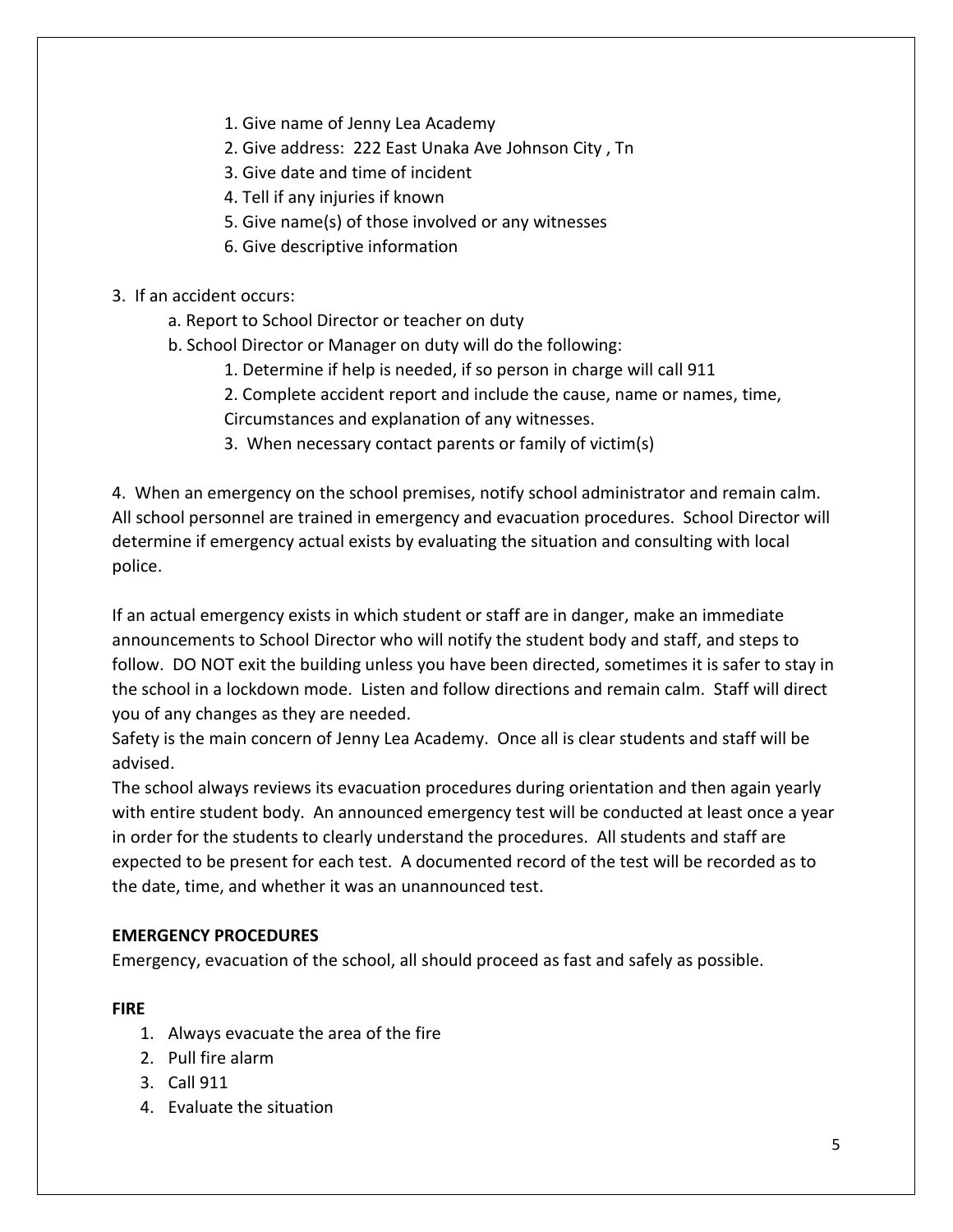- 5. When fire department arrives, School Director will be contacted
- 6. Call role and make sure all are accounted for in designated area that has been assigned.

#### **ILLNESS OR INJURY**

- **A.** MINOR
	- 1. Use medical supplies on hand to treat
	- 2. Evaluate to make sure no further medical treatment is needed

## **B.** MAJOR

- 1. Use first aid techniques as trained if needed
- 2. Call 911
- 3. In the event an illness or injury require a doctor's care and emergency services are not needed, transportation arrangements can be made to the emergency room, clinic, or hospital

## **BOMB THREAT**

- 1. Treat all threats as if it was real until proven otherwise
- 2. Report unidentified or suspicious objects to the authorities
- 3. Evacuate the building as safely as possible to designated area
- 4. When law enforcement authorities arrive, the facility director, of person designated will assist authorities

## **UTILITIES AND MAINTENANCE EMERGENCIES**

GAS Leak

- 1. If anyone smell an unusual odor, act quickly
- 2. Open doors and windows
- 3. Call 911
- 4. DO NOT turn any electrical switches on or off.
- 5. Check gas taps and turn off
- 6. If necessary, turn off the gas main
- 7. If gas odor remains strong, evacuate immediately
- 8. No one is to remain in the building until the fire department announces it is safe.

## **TORNADO/SERVERE WEATHER WATCHES AND WARNING PROCEDURE**

- 1. Go to safe place that has been designated, ALL
- 2. Make sure flashlight are in designated area and keep voice contact at all times
- 3. Conduct a head count before moving and then after leaving and going to safe designated area
- 4. Notify School Director ASAP
- 5. Notify agencies if needed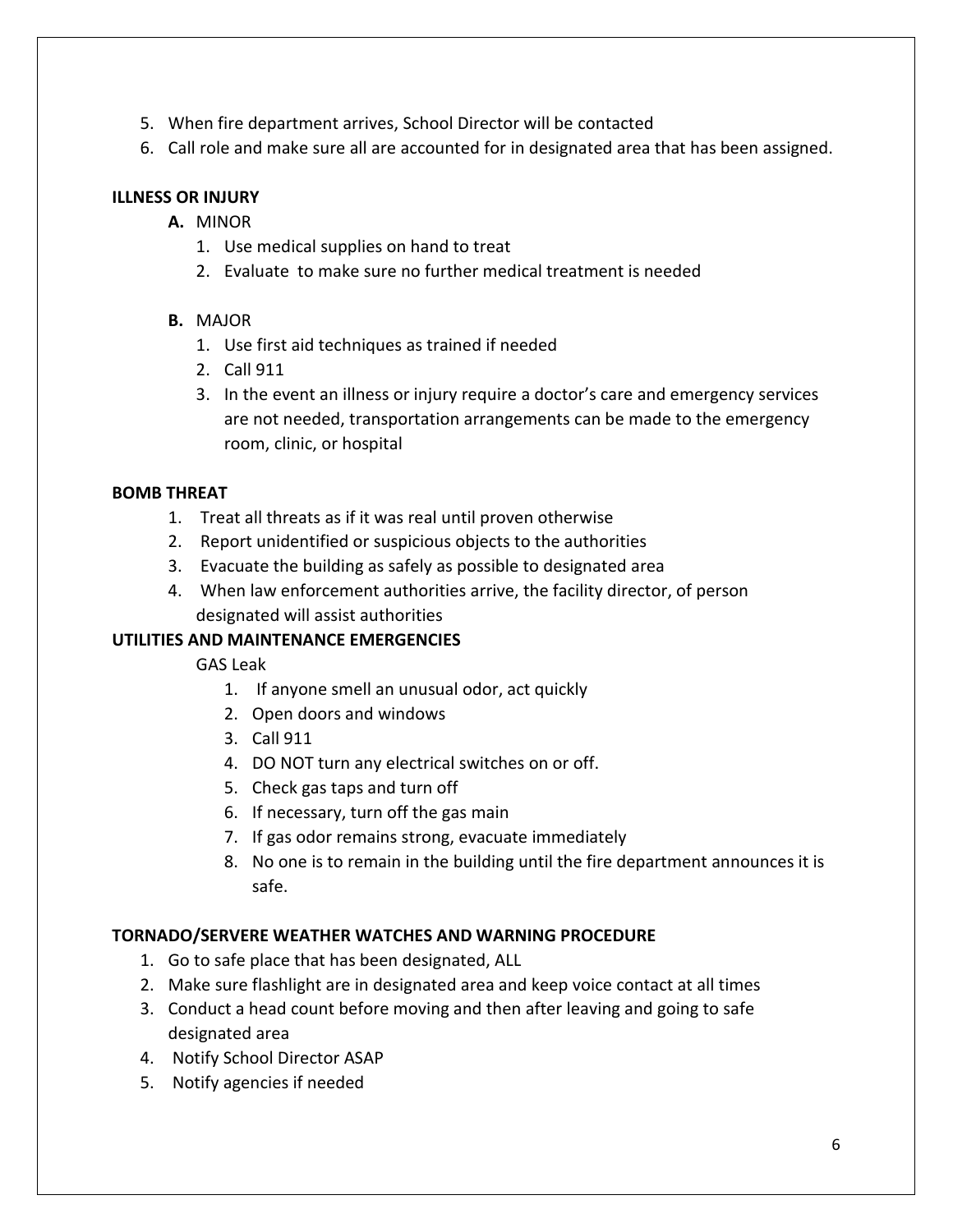#### **STUDENTS RIGHT TO KNOW POLICY**

All criminal activity and accidents that occur on school property must be reported to the School Director. Circumstances surrounding t incident must be kept confidential. The School Director must make such information available, keeping information such as names confidential. The following information shall be made available:

1. During weekly announcements a general account of criminal activity will be announced.

2. All criminal and/or accidents will be posted, omitting any confidential information.

3. During announcement, emphasis will be placed on PREVENTION.

4. A confidential file will be kept on all crimes and accidents in detail.

5. Statistics regarding all incidents of criminal activity or misconduct within the institution will be available upon request.

6. Statistics concerning the number of accidents or criminal activity during the calendar year is posted in this volume.

## **RESOURCES AVAILABLE**

Many resources are available for those having difficulty dealing with substance abuse or addiction. Treatment associated with local hospitals and h ealth clinics are located in most cities and counties**. The state of Tennessee has treatment resources that may be found in the Internet at the following sites:** 

**[www.stopaddiction.com](http://www.stopaddiction.com/)  [www.findtreament.samhsa.gov](http://www.findtreament.samhsa.gov/)  [www.soberrecovery.com](http://www.soberrecovery.com/)  [www.midwayrehab.org](http://www.midwayrehab.org/) [www.communityresources.net](http://www.communityresources.net/)** 

#### **CRIME STATISTICS**

In compliance with Public Law 102-26, the following information on campus crime is reported for your view.

The following criminal offenses were reported to campus security or local police as having occurred on campus.